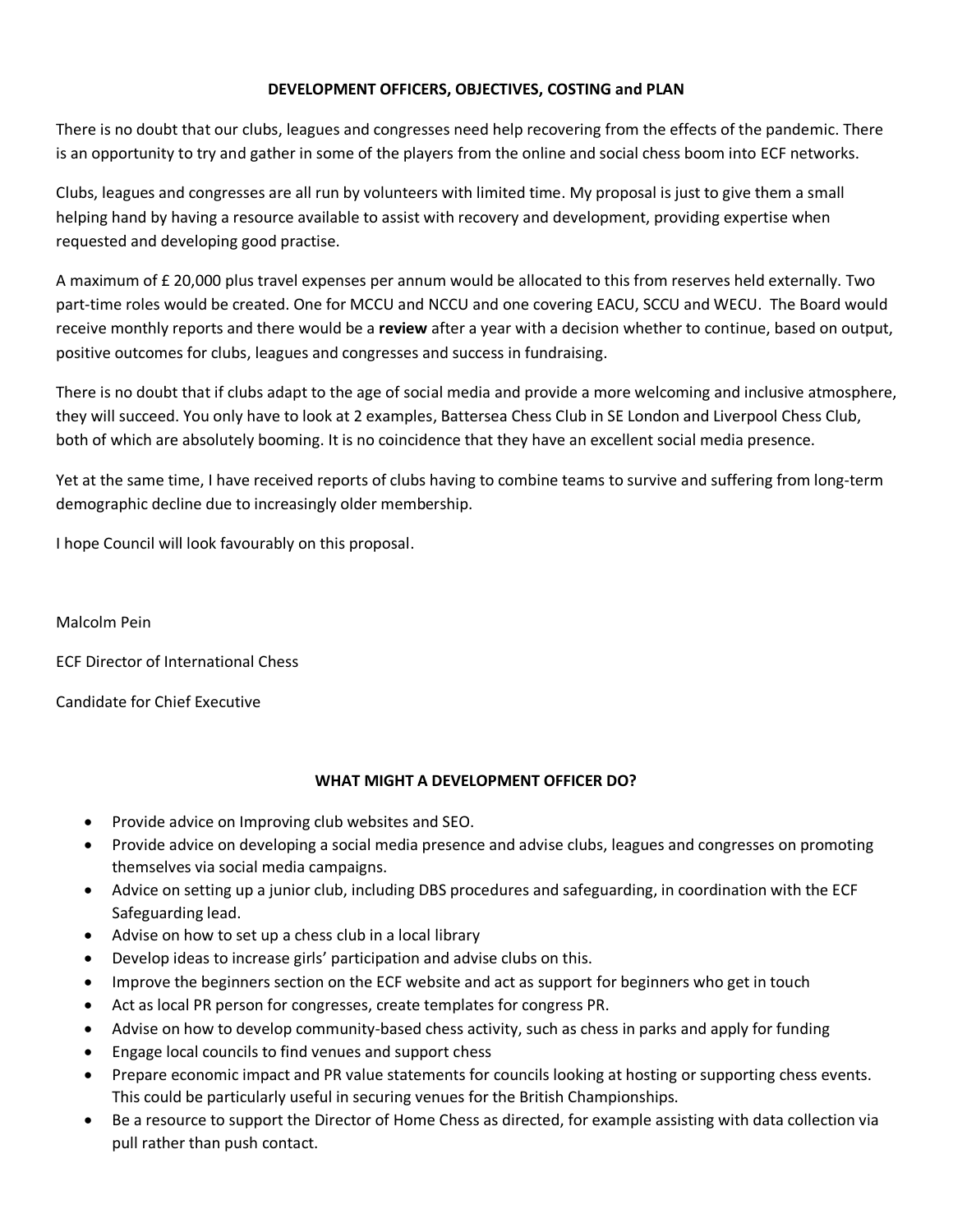• Work with each constituent unit of the ECF and other ECF affiliated organisations to create their own Development Plans for: a) chess clubs. b) junior chess clubs. c) public chess activities such as simuls, chess in libraries.

## **WHAT MIGHT THE DEVELOPMENT OFFICER JOB DESCRIPTION LOOK LIKE?**

## Mission:

To foster, encourage and develop chess in the territories represented by the English Chess Federation at all levels, with a particular emphasis on the grassroots; to bring more people of all ages and backgrounds into chess and to encourage new social players to join existing ECF networks such as clubs, leagues and congresses; to facilitate the building and financing of chess infrastructure by strengthening and expanding clubs, leagues, congresses, chess activity in schools and libraries. To foster links with other public and private bodies and to create joint projects.

Reporting to: CEO/Dir Home Chess/Dir Junior/Dir International/Dir Women's

Salary: TBD

The Development Officer would do the following:

1. Encourage ECF-affiliated chess clubs to link up with local schools.

Encourage chess clubs to build links with local schools, colleges and universities. ECF-affiliated chess clubs should be encouraged to help start a chess club in at least 1 school in their local area, offering teaching, materials, advice and other support, as well as offering opportunities within their club for school students. Clubs could offer to give a simul or chess display in a school as a taster for children to play. Clubs should be encouraged to welcome school students, offering playing times and conditions suitable for juniors. Clubs should encourage potential chess teachers to undergo basic tutor training, for example with such bodies as EJCOA and CSC and to complete DBS checks and safeguarding training.

2. Draw up a programme for revitalising chess clubs.

The Development Officer should be responsible for the compilation of a Club Organiser's Pack for running vibrant, active and welcoming chess clubs.

The Chess Club Organiser's Handbook to include:

- Practical advice and instruction on how to hold internal club competitions.
- Advice on how to run teams in local and national leagues and competitions.
- FIDE and ECF rules governing the playing, grading and organising of chess competitions.
- Advice on running congresses and various external and public competitions, including simultaneous displays, rapidplay and blitz events.
- Guidelines for running a junior club, including how to make your venue child- and family-friendly, how to encourage parents, older teenage children and other adult club members to get involved in the running of the junior club, and how to run league teams to encourage the participation of children of all ages (earlier starting times, shorter time limits and organising events at times suitable to school students.
- Recommendations on how to reach the general public in their area, local authorities, potential sponsors, media and other stakeholders, such as the management of potential chess venues.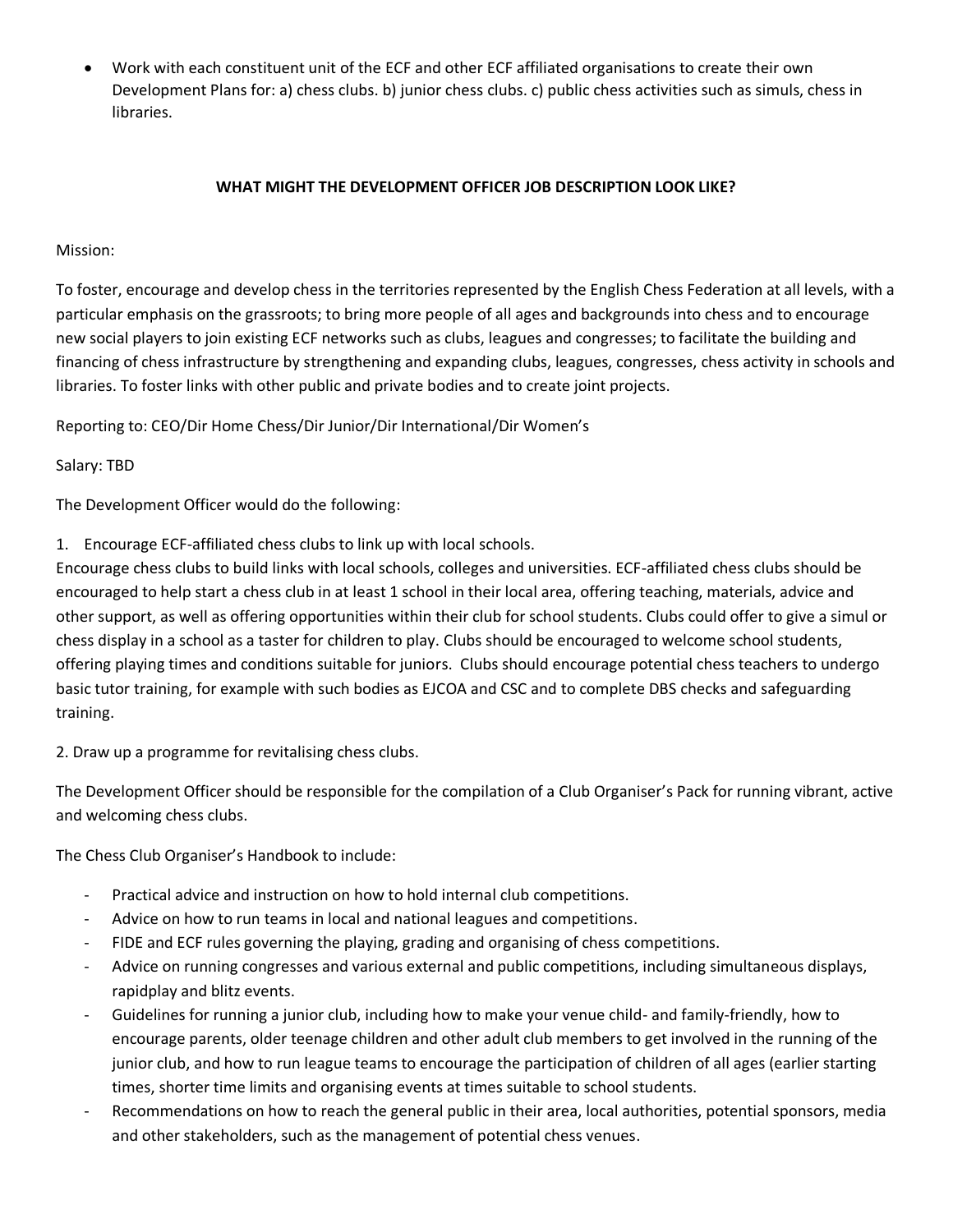- A basic guide to fundraising, approaching sponsors, and maintaining and using healthy club finances for the purpose of developing chess in their local town, city and region.
- A simple guide to setting up and maintaining a club website, with advice and links to good examples and basic templates for websites capable of being used and developed by club members.
- Ideas and suggestions for how to make chess clubs welcoming to new and existing members, using model examples and success stories from around the UK and internationally. Advice on how to welcome a first timer.

The Club Organiser's Pack should point to the availability of teaching materials aimed at teaching juniors such as those offered by CSC and the Dutch 'Steps' method, as well as a suggested package of equipment including: Demo board, chess boards, sets and DGT clocks, a basic 'Club Version' of Chessbase or similar program aimed at use by a group of players in a club setting, a basic Club Version of Swiss Manager or similar.

3. Running and facilitating the organisation of Chess Organiser Training Days.

These could be based on the guidelines contained in the Chess Club Organiser's Handbook, and organised on similar lines to Chess Tutor training events, and successful attendees could then be accredited as chess organisers with the ECF.

4. Encourage social chess and increase the numbers of people from all backgrounds playing chess.

Seed the organisation of public chess events such as ChessFest – see chess-fest.com and [https://youtu.be/kB62](https://youtu.be/kB62-e_tOB4) [e\\_tOB4](https://youtu.be/kB62-e_tOB4) with the aim of increasing all forms of chess - both casual and competitive. This would ideally result in the raising of chess's profile in the community.

To include:

- Chess clubs, displays and simuls in libraries;
- Including a beginners /newcomers section in every chess congress
- Events for the disabled;
- Live chess games, with human participants, in public venues such as city squares and shopping centres;
- Exhibition Games with giant chess sets;
- Blindfold simultaneous displays by a master;
- Public games of chess between a local master/expert and the public, via local media (newspapers, TV, radio, websites), in a similar style to those undertaken by Kasparov v the World or Carlsen v readers of a Norwegian newspaper, etc.
- Public talks on chess, aimed at the general public/beginner, at local libraries.

5. Work with local chess organisers to secure sponsorship for congresses & clubs.

The Development Officer should aim to attract local sponsorship for at least one chess event, congress or club in each ECF region in any given year.

Sponsorship can take many forms such as:

- Cash for a local congress,
- Non-cash prizes offered by sponsors such as a weekend for two in a hotel, dinner or similar.
- Goods or services,
- Equipment for a city or town's junior chess club,
- Providing or funding a venue for a local congress,